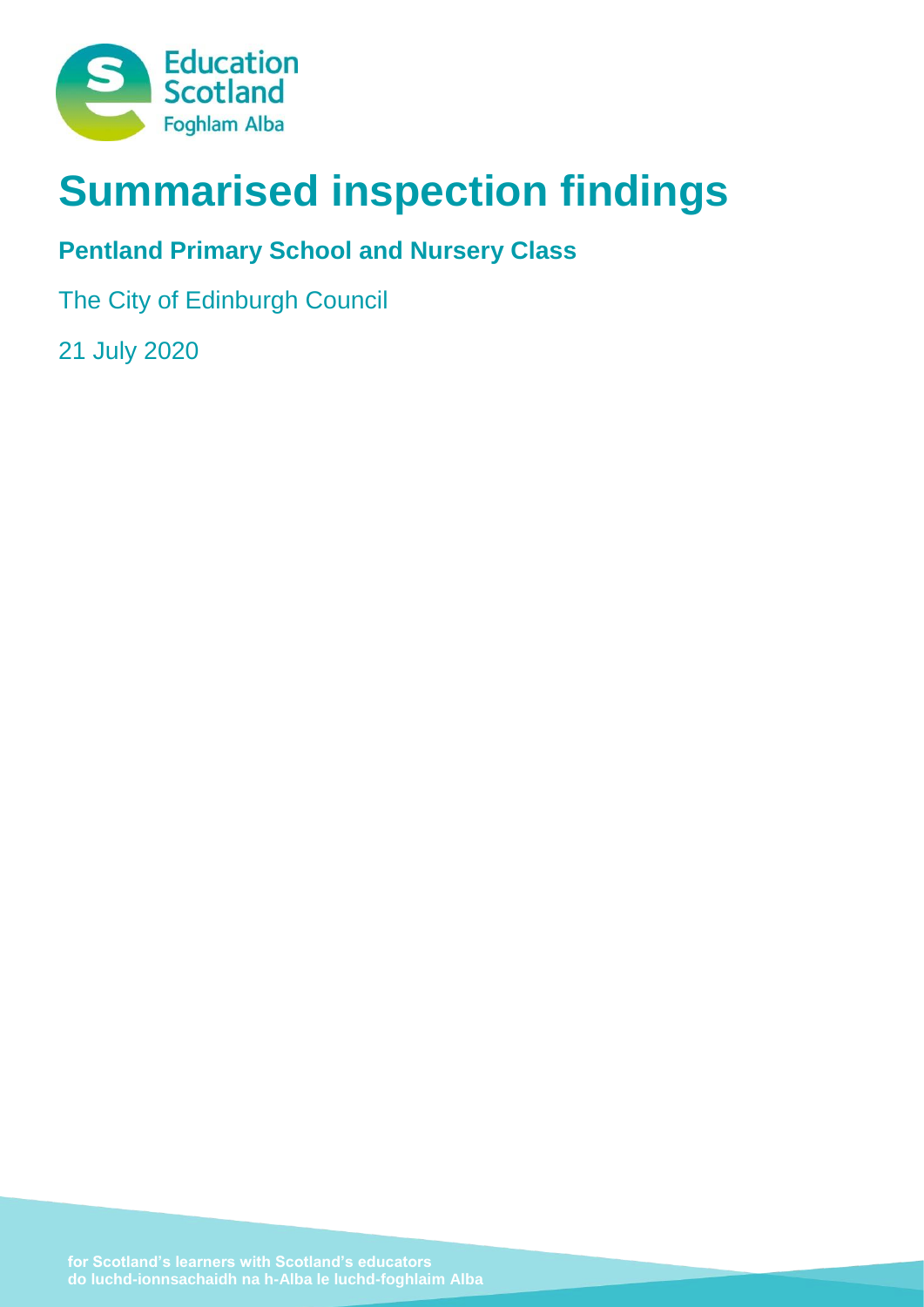### Key contextual information

Pentland Primary School is a large non-denominational school situated in the south west of Edinburgh. At the time of the inspection, there were 460 children in the school. Children are taught across 16 classes. The nursery class is registered for 48 children in the morning and in the afternoon. Children benefit from the extensive school grounds, which are varied and used well. The senior leadership team (SLT) comprises the headteacher who has been in post for approximately seven years and two acting depute headteachers. Almost all children transfer to Firrhill High school at the end of Primary 7.

# **1.3 Leadership of change good**

This indicator focuses on collaborative leadership at all levels to develop a shared vision for change and improvement which is meaningful and relevant to the context of the school within its community. Planning for continuous improvement should be evidence-based and linked to effective self-evaluation. Senior leaders should ensure the need for change is well understood and that the pace of change is appropriate to ensure the desired positive impact for learners. The themes are:

 $\blacksquare$  developing a shared vision, values and aims relevant to the school and its community  $\blacksquare$  strategic planning for continuous improvement **n** implementing improvement and change

- **n** Pentland Primary School's vision, values and aims were agreed in consultation with the school community. They encapsulate the school's ambition to create a supportive, respectful and aspirational ethos where learning is enjoyable and meaningful. Children articulate the school's vision and values and explain what this means in practice. Children, staff and parents are very proud of their school.
- **n** Almost all teachers, support staff and parents believe that the school is well led and managed. The SLT is enthusiastic, creative and ambitious when considering change and improvement. Staff and parents support this. There is a clear focus on improving outcomes for learners based on an in-depth knowledge of the context of the school and the needs of the children.
- $\blacksquare$  Staff use a variety of formal and informal ways to collect views on the school's strengths and areas for improvement. Most children and parents feel comfortable approaching staff with suggestions for school improvement. Most children, and the majority of parents, believe that their views are listened to and taken into account when changes are made within the school. Staff should now encourage and support children to provide clear reasons for their proposed changes. This will help them to use and develop their reasoning skills in meaningful ways.
- **Numost all teachers and most support staff are actively involved in self-evaluation activities.** They have regular opportunities to agree on areas for improvement. The school improvement plan features a large number of significant priorities organised under three key areas. The majority of these priorities have measurable targets based on evidence and a clear understanding of the school's context. However, there are too many priorities and insufficient time given to implementing and sustaining change. The SLT should streamline the improvement agenda and utilise fully collegiate time across the year. This should increase staff's opportunities to participate in ongoing, reflective, robust dialogue. Along with sufficient professional learning, this should help to ensure that development work is fully embedded, leading to the desired improvements.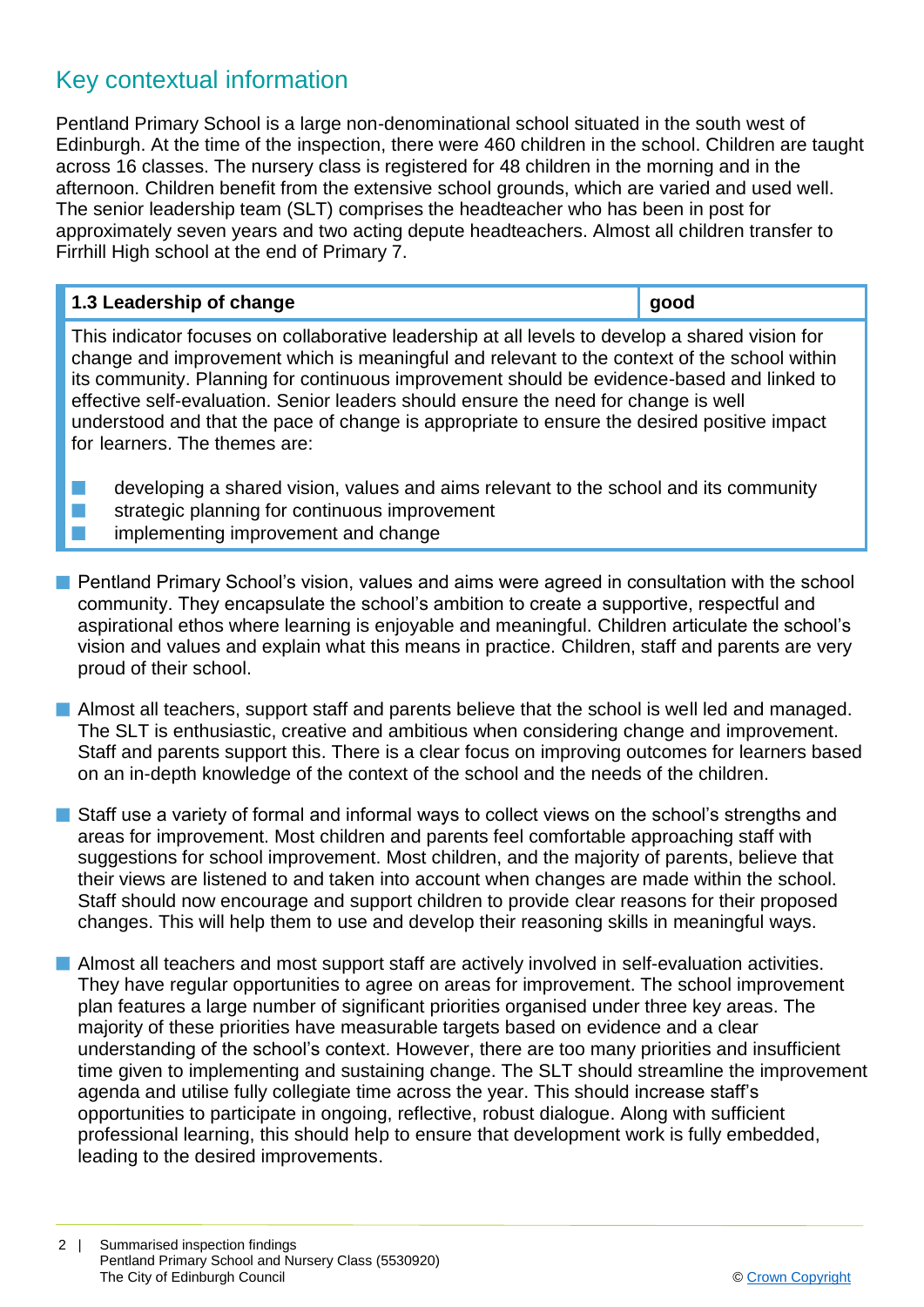- $\blacksquare$  Most partners are actively involved in collaborative planning and evaluation of joint work. They have a clear understanding of the school's strategies for raising attainment. Educational partners, such as speech and language and educational psychology services support staff well. They deliver professional learning to help staff address individual and collective needs of learners. Partners within the local community previously enhanced children's learning and supported their wider achievements. Staff should now build on these successes to develop a more consistent and sustainable approach to extending children's experiences. Community partners could be more actively included in aspects of curriculum development.
- Almost all teachers and support staff lead or contribute to implementing aspects of the school's improvement agenda. Staff make best use of their professional skills and personal interests to support the school community and contribute positively to continuous improvement. Senior leaders have aligned professional learning opportunities with improvement priorities. This helps increase collective knowledge and skills in key areas. Staff helpfully provide formal and informal mentoring and practical assistance to colleagues.
- **n** Almost all children contribute to general improvement activities, such as auditing and enhancing the playground environment and learning for sustainability. Staff recently started involving children in evaluating learning and teaching. Older children have whole school leadership responsibilities in areas such as health and wellbeing and ethos. They are enthusiastic about influencing school improvement through class and group based committees. They do not yet have an understanding of the associated skills they are developing through these activities. Staff should now raise awareness of these skills. Staff should also increase the range of individual and collective leadership roles available to all children, including those at early and first levels.
- $\blacksquare$  Approaches to evaluating targeted interventions for identified individuals and groups are consistent and robust. Staff use this data effectively to plan next steps in learning for children.
- $\blacksquare$  Almost all staff evaluate the progress of wider improvement initiatives on an ongoing basis. Senior leaders devised a 'Rolling Log' to record and evidence staff development in line with the improvement plan. Teachers and the SLT regularly update this. The SLT should review the scope and depth of quality assurance activities to ensure that they continually target key priorities and provide robust evidence of impact.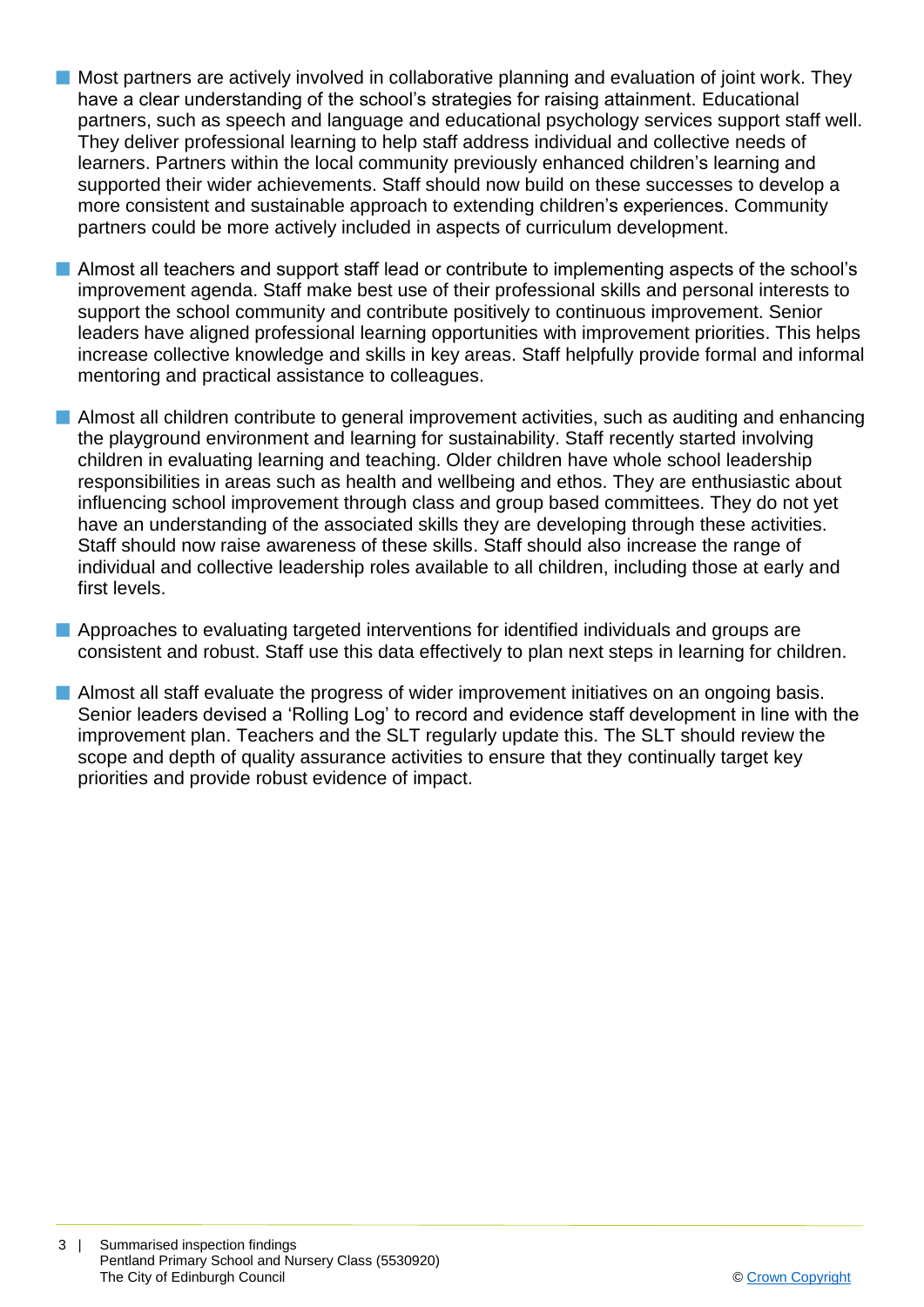| good<br>2.3 Learning, teaching and assessment |  |
|-----------------------------------------------|--|
|-----------------------------------------------|--|

This indicator focuses on ensuring high-quality learning experiences for all children and young people. It highlights the importance of highly-skilled staff who work with children, young people and others to ensure learning is motivating and meaningful. Effective use of assessment by staff and learners ensures children and young people maximise their successes and achievements. The themes are:

- **n** learning and engagement
- $\blacksquare$  quality of teaching
	- effective use of assessment
	- planning, tracking and monitoring

 $\blacksquare$  Children experience a warm, positive classroom ethos underpinned by positive, nurturing and mutually respectful relationships. Teachers plan most lessons well, taking account of children's needs. In almost all lessons, teachers share the purpose of learning with children in a clear and meaningful way. Most children explain the purpose of their learning, which often relates to the world of work. Teachers use 'this is because' consistently when explaining why children are learning. This works well. In most classes, teachers use effective questioning to gauge understanding and extend learning. Overall, most children are motivated and have a positive attitude to their learning. They work well individually, in pairs and in groups and engage well in their learning. Staff should now encourage children to have a greater influence on their learning environment.

 $\blacksquare$  In most lessons, children enjoy high quality learning experiences. In a majority of lessons, children devise higher order questions and apply skills in real contexts. Staff support children with additional support needs effectively. In a minority of lessons, children's experiences are overly teacher-directed which slows the pace of learning. Across the school, children would benefit from greater opportunities for problem solving and enquiry and to more regularly use higher order thinking skills. This would help to ensure appropriate pace and challenge for all children and provide more opportunities for them to lead their own learning.

 $\blacksquare$  Staff working at the early level are at the early stages of developing play-based pedagogy. Staff should continue to engage in ongoing and robust self-evaluation to ensure this approach offers sufficient challenge and progression for all children. In doing so, staff would benefit from engaging further in professional learning to strengthen their understanding of learning through play.

■ Teachers use formative assessment successfully to support learning and teaching. Children evaluate their own progress through self and peer assessment, and through planned learning conversations with their teacher twice yearly. Senior leaders and staff have introduced a consistent approach to peer feedback (kind, specific and useful). Most children confidently articulate their strengths in learning and what they need to do to improve. In the majority of classes, teachers give specific feedback, linked to success criteria, which and informs next steps in learning. This is particularly evident in writing tasks. Teachers should continue to develop this further across the curriculum. Teachers share pupil learning journals with parents termly. These provide a good overview of learning across curriculum areas.

■ Most teachers use digital technology effectively to support children's learning. Children use tablets confidently to consolidate or extend their learning. Staff should now ensure that children's digital skills develop progressively, with appropriate levels of challenge, across all stages in the school.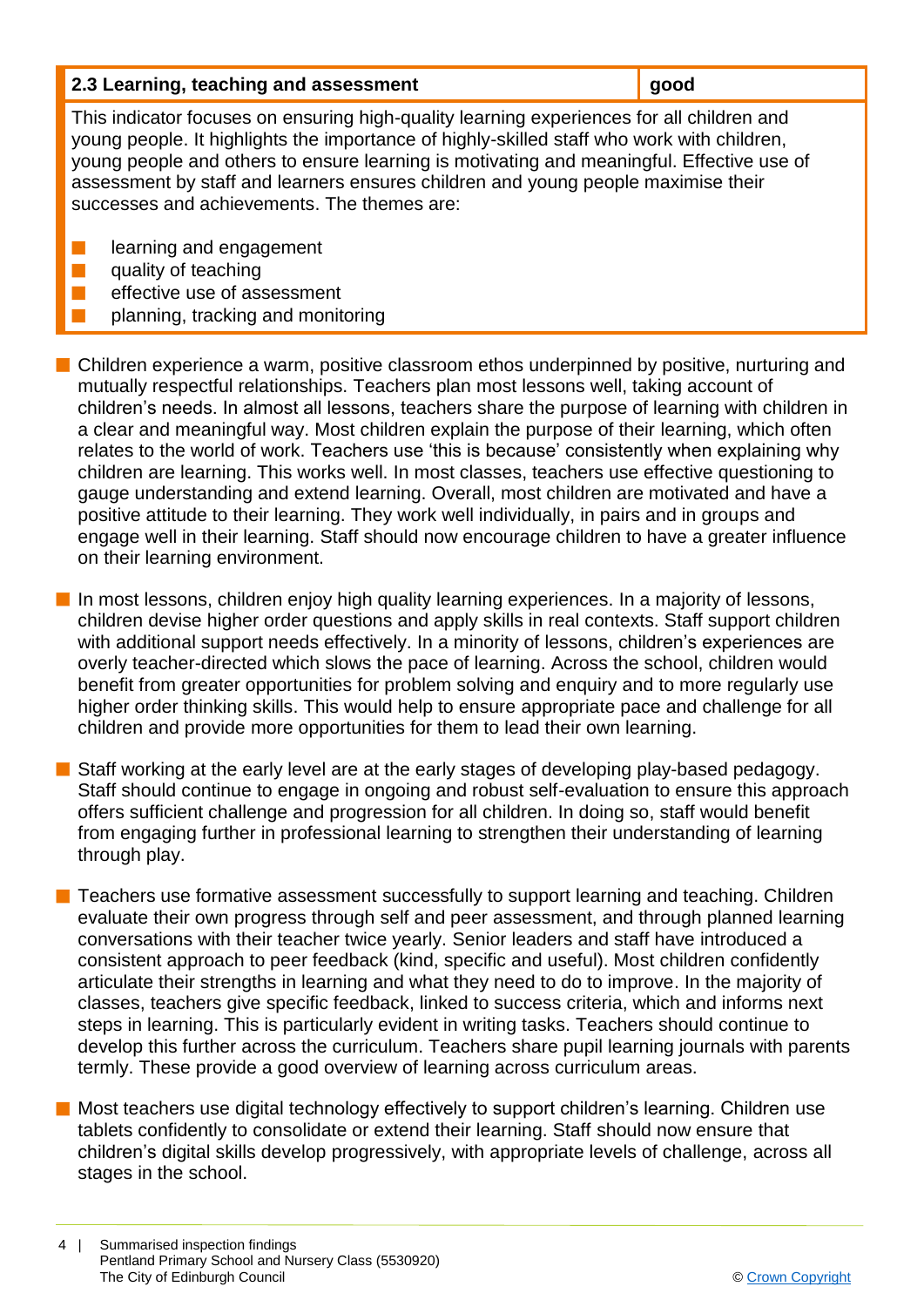$\blacksquare$  The outdoor environment is an asset to the school and provides a varied and valuable setting for learning. Teachers are developing opportunities for outdoor learning and applying skills in different contexts. Staff should now continue to develop this further by sharing and building on existing good practice across the school.

 $\blacksquare$  Teachers plan learning and teaching over different timescales. This ensures all children receive a broad curriculum experience with opportunities for personalisation and choice. In all classes, teachers use a range of approaches to planning, such as floor books and mind maps. These help children identify what they would like to learn more about within topics and that learning is relevant to their interests. Additionally, it helps build on children's prior knowledge and understanding. Staff should now develop further their use of learning walls. This should reinforce children's involvement in planning and evaluating progress in learning across the curriculum. Across all stages, teachers are consistent in their approach to planning numeracy and mathematics, which ensures appropriate progression for all children. Teachers now need to be more consistent when planning other curriculum areas. This should help to support continuity and progression in learning and teaching as children move through the school.

 $\blacksquare$  Teachers use a variety of assessment information, including standardised tests and writing assessments, to inform judgements on children's progress. The use of National Benchmarks continues to develop well. This supports teachers' professional judgements of Curriculum for Excellence (CfE) levels of attainment. Teachers should continue to develop their framework for assessment across the curriculum. This should ensure greater consistency in using assessments to evaluate progress and to plan next steps in learning and teaching.

■ Teachers engage in moderation of learning, teaching and assessment within levels and with stage partners. This is helping to improve their understanding of children's learning and progress across the curriculum. Teachers of children in P7 engaged in moderation activities with cluster primary and secondary colleagues within numeracy and mathematics. Staff should continue, as planned, to embed approaches to moderation to strengthen consistency in approaches to learning, teaching and assessment across stages. This should also support smooth transitions in learning.

 $\blacksquare$  Teachers benefit from termly progress and wellbeing meetings with senior leaders where they reflect on the progress of each child. This allows senior leaders to monitor effectively the progress of individuals and of cohorts of children. They are also able to consider, with teachers, how better to support individuals and groups of children. Staff should continue with their plans to develop approaches to track and monitor children's progress across the curriculum. This should help them plan appropriate support and interventions, and evaluate the impact on groups and individuals more effectively. Increasingly, teachers are using data to track and monitor children's progress. Senior leaders recognise the need to develop further teachers' use and analysis of the wide range of available data.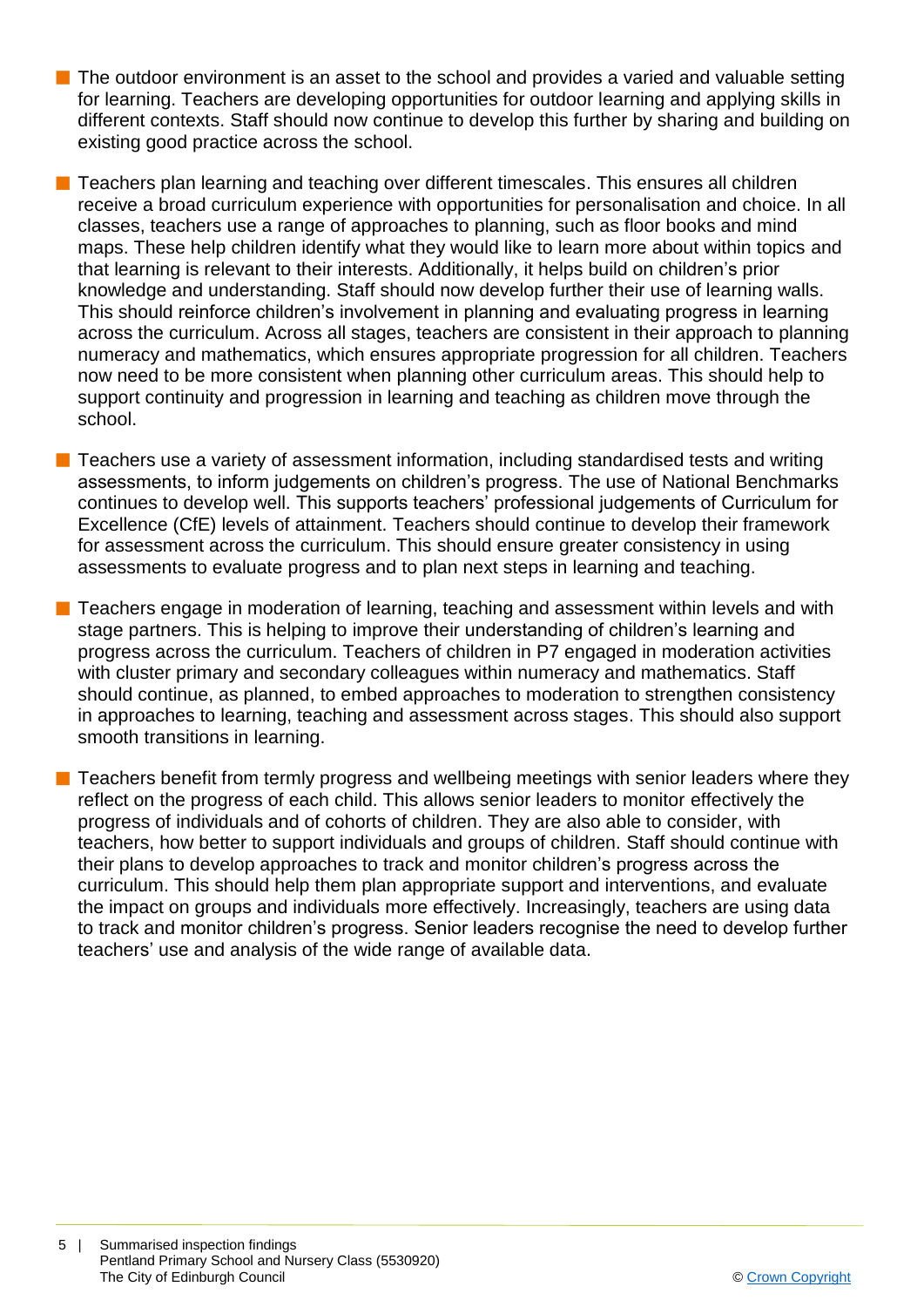#### **2.2 Curriculum: Learning pathways**

- n Teachers have developed position statements that set out the rationale for each curriculum area and explain agreed approaches to learning and teaching. Senior leaders should now develop an overarching rationale that reflects the design principles. This should support teachers to plan activities that ensure children have access to meaningful and relevant learning opportunities across all curriculum areas.
- Senior leaders and staff have assigned experiences and outcomes to specific stages within each CfE level. Staff recognise that their next step is to plan further within levels, rather than across stages. Teachers use skills progression pathways successfully in a few areas, such as expressive arts, health and wellbeing, and numeracy and mathematics. Teachers should now develop progression pathways across other curriculum areas. This should help ensure that children have well-planned, progressive experiences, with appropriate breadth and depth of learning across the curriculum.
- **n** The SLT actively encourages teachers and children to exercise personalisation and choice within learning, to help to ensure that activities are relevant, meaningful and engaging. Teachers group experiences and outcomes assigned to their stage effectively. They develop learning activities within a chosen context. Children are becoming more actively involved in deciding what this context should be, but require more support in this process.
- $\blacksquare$  Children use digital technology well to enhance their learning. All children receive their entitlement to two hours of quality physical education weekly. Teachers use outdoor spaces well to support aspects of the curriculum, which impacts positively on children's wellbeing. Staff should now build on the positive start to providing regular high quality outdoor learning experiences to cover all curriculum areas.
	- n Teachers have embedded learning for sustainability and rights-based learning approaches in the curriculum. In most classes, teachers help the children to recognise the links between their learning and real life. As a next step, senior leaders need to ensure that the curriculum reflects fully skills for learning, life and work. The curriculum should be shaped around the four capacities and encompass more links with the local community. Teachers are at the early stages of this process. Staff are beginning to progress from specific focus weeks to ensuring that the development of skills permeates the whole curriculum.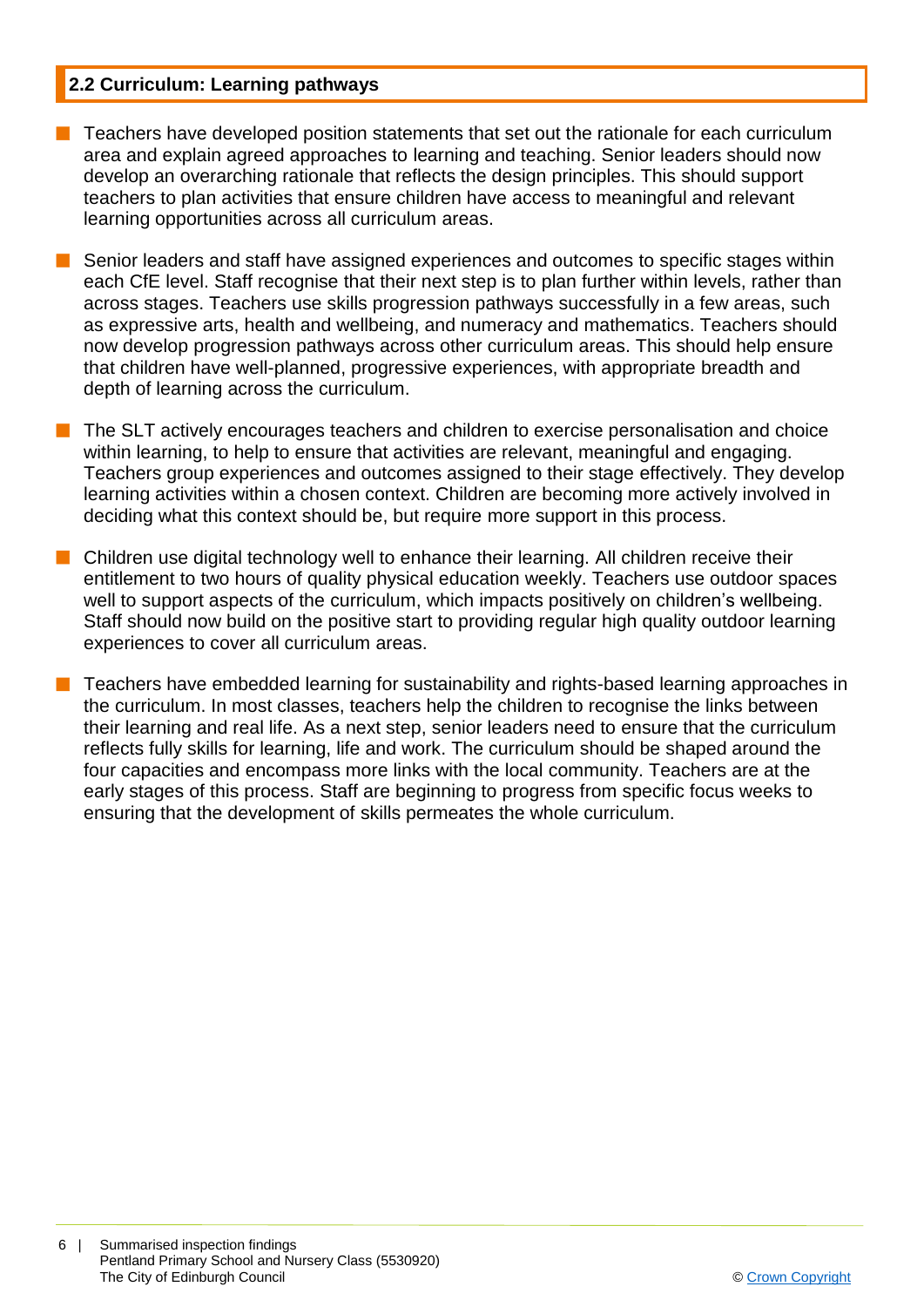#### **2.7 Partnerships: Impact on learners – parental engagement**

- **n** Parents have a very good understanding of the vision, values and aims of the school. They are very supportive of the work of the school and feel welcome when they have queries, concerns or suggestions for improvement. Parents appreciate the different contexts in which staff work and support them well to alleviate sensitively the 'cost of the school day' for some children.
- $\blacksquare$  The active Parent Council comprises representatives from each of the 16 classes. As a result, parents are well informed of its work. Teachers helpfully inform parents about the various subjects their children will experience at the start of each year. Parents enjoy 'learning workshops', for example in science, technology, engineering and mathematics (STEM), which help them understand more fully what their children are learning about.
- $\blacksquare$  Parents are consulted regularly, for example through surveys at parents evening. As a result, senior leaders recently introduced the use of social media to provide feedback that is more regular to parents. Most teachers use this well to inform parents of their child's work. This encourages parents and children to continue their learning at home together.
- $\blacksquare$  Almost all parents feel that they receive helpful, regular feedback about how their child is developing at school. Parents receive a formal report twice each year that helpfully details the progress their child has made. Reports also give steps for improvement across the four capacities of CfE. The annual report details the progress children make in all curriculum areas.
- **n** Most parents think that the learning activities provide enough challenge for their child and that their children receive the help they need to do well. Almost all feel that staff support their child's emotional wellbeing and resilience and that staff encourage their child to be healthy.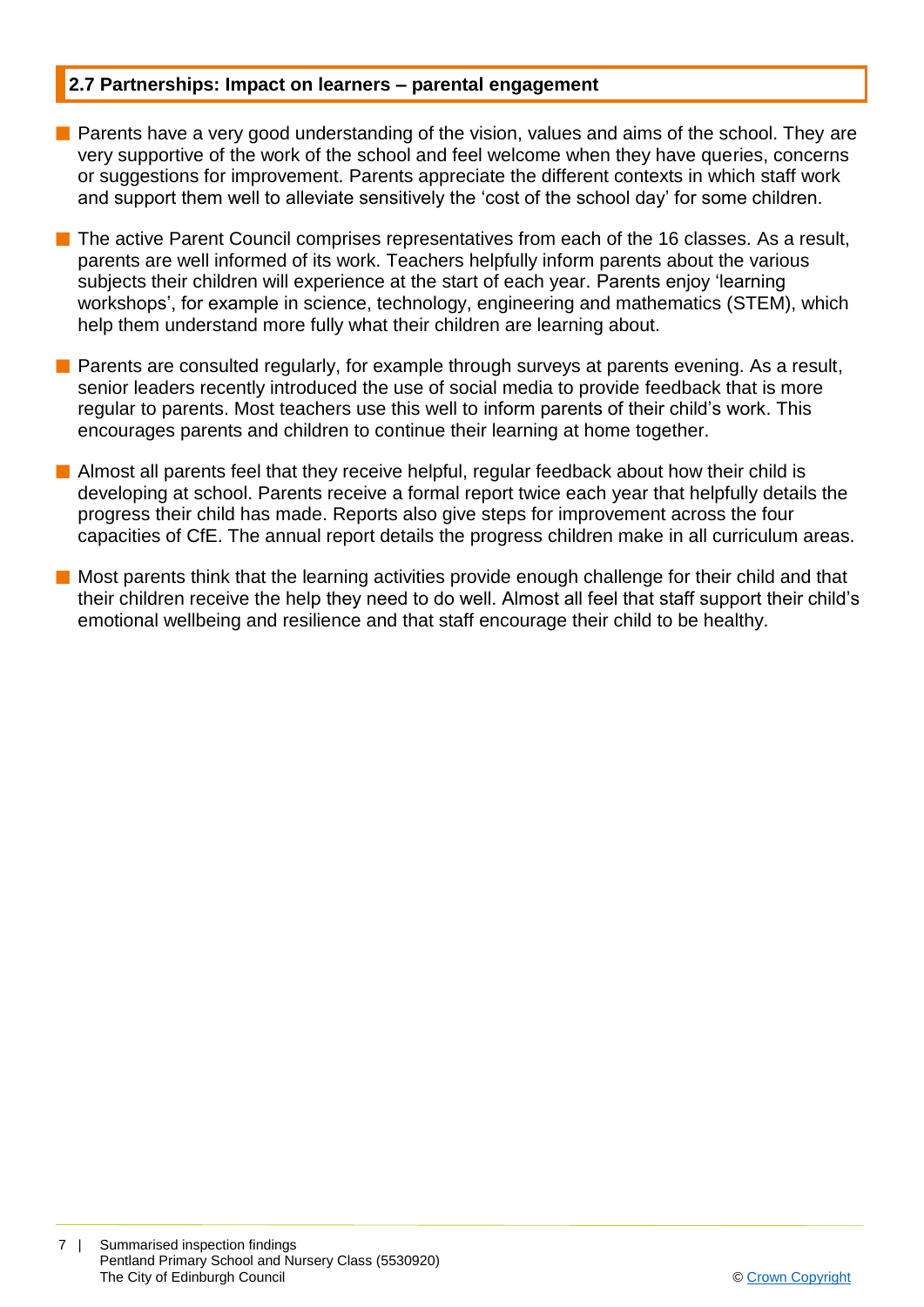#### **2.1 Safeguarding**

**n** The school submitted self-evaluation information related to child protection and safeguarding. Inspectors discussed this information with relevant staff and, where appropriate, children. In addition, inspectors examined a sample of safeguarding documentation. Areas for development have been agreed with the school and the education authority.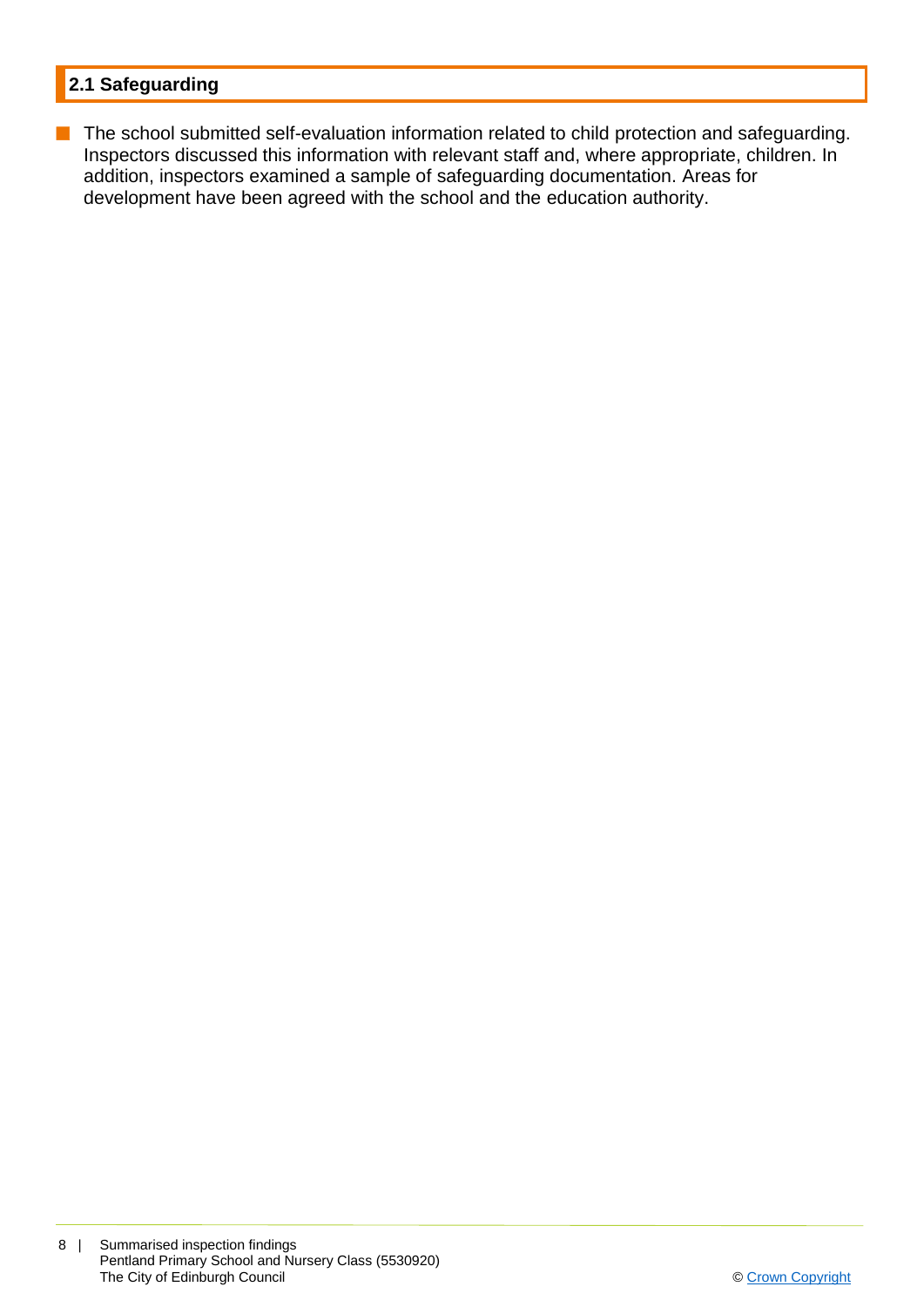#### **3.1 Ensuring wellbeing, equality and inclusion very good**

This indicator focuses on the impact of the school's approach to wellbeing which underpins children and young people's ability to achieve success. It highlights the need for policies and practices to be well grounded in current legislation and a shared understanding of the value of every individual. A clear focus on ensuring wellbeing entitlements and protected characteristics supports all learners to maximise their successes and achievements. The themes are:

- $\blacksquare$  wellbeing
- $\blacksquare$  fulfilment of statutory duties
- $\blacksquare$  inclusion and equality

**n** Staff have established a nurturing, inclusive learning environment that underpins the school's vision, values and aims. This supports the wellbeing of all through very positive relationships between all children and staff. The Pentland Promise reflects the commitment of the school community to the agreed vision, values and aims. Almost all children and parents feel that staff encourage children to treat each other with respect. Almost all children feel safe in school and that staff help them learn about how to lead a healthy lifestyle. A few children and parents feel that the school could deal better with incidents of bullying.

 $\blacksquare$  Most children have a very good understanding of their rights. They talk confidently about children's rights and what that means for them and for other children. Across the school, class charters link clearly to children's rights. Older children represent their classes on the "Rights Group". This group is taking forward effectively the school's action plan for achieving a Gold Award as a Rights Respecting School.

**n** Staff use well-planned approaches to support the development of children's skills in recognising and managing their emotions. This is leading to improved engagement in learning for almost all children. Staff have participated in a range of professional learning opportunities to support their understanding of nurturing approaches and effective practice in resolving conflict. As a result, almost all children engage well in supportive conversations when resolving difficulties. Staff develop effectively children's resilience and emotional literacy through assemblies, class teaching, targeted group work and individual supports. "Smart Start" routines ensure that children are warmly welcomed when they arrive at their classroom. Children self-register which contributes to a calm, purposeful start to the school day. 'Check-in' takes place in all classes and supports children to recognise how their feelings affect their actions and overall wellbeing. Older children speak very positively about the impact of the school's relaxation programme. It helps them develop techniques to support their emotional and mental wellbeing. They report that they have more strategies to help with challenging situations which may arise.

■ All staff have a very good understanding of wellbeing indicators. Most children are becoming more familiar with these indicators and are able to talk about them. Children recognise how the indicators link to the school's values. As part of their individualised support, staff help children to use the indicators to assess their own wellbeing. These assessments contribute to discussions with teachers about health, wellbeing and progress in learning. As planned, staff should continue to develop children's understanding of wellbeing and support all children in evaluating their own health and wellbeing.

■ Staff across the school have a very good understanding of the health and wellbeing needs of individual children. They use this knowledge very well to identify children that may require support and interventions. Teachers and SLT discuss interventions to support children's learning and wellbeing at the termly progress and wellbeing meetings. Staff monitor and track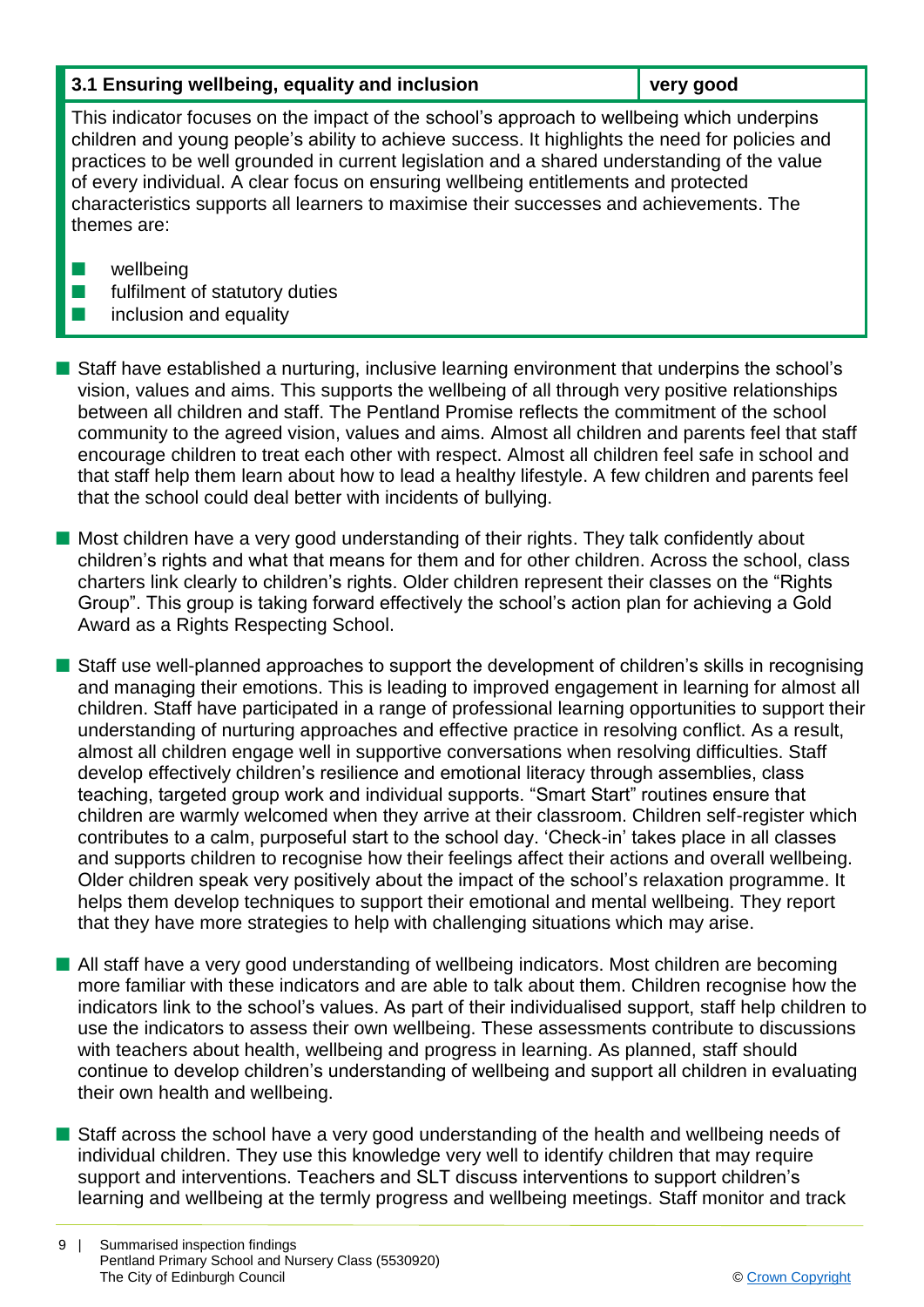these interventions to evaluate how they are improving outcomes for children. Staff use a variety of universal supports in all classes to support children successfully. Staff also have access to prompts and reminders of effective approaches to support individual children. Senior leaders monitor the progress and wellbeing of targeted children rigorously which is helping ensure their needs are met well.

- **n** Almost all staff have a very good understanding of statutory requirements in relation to wellbeing, equality and inclusion. They use staged intervention approaches very effectively to assess and support children. Senior leaders and class teachers track very well the progress and attainment of children with additional support needs. Teachers plan learning which is responsive to the needs of children in most classes. Individualised education plans support a few children well, with appropriate targets in place. Staff involve parents in planning meetings and include children's views when agreeing targets and next steps. Children should be more involved in setting their own targets to help them take greater ownership of their learning.
- Staff engage well with a range of partners, such as educational psychology and outreach services. These help support staff address any barriers to learning. Partnership working with agencies is highly effective in supporting individual children to improve their wellbeing. The inclusive ethos of the school leads to the implementation of appropriate interventions to support children who experience challenges. As a result, children have positive outcomes such as improved attendance and better engagement in learning. Children confidently consult staff about how they access planned additional support. Staff plan very well transitions within the school and from primary to secondary school for children with additional support needs. This leads to children settling into their new environment quickly.
- $\blacksquare$  Support staff are skilled in supporting children with their learning and emotional wellbeing. They benefit from a variety of professional learning. As a result, support staff recognise their role in improving attainment in literacy and numeracy. This works well for identified groups of learners. Senior leaders plan the deployment of support staff well across the school and review the effectiveness of interventions regularly.
- $\blacksquare$  Staff engage effectively with a wide range of partners to support children's health and wellbeing. Partners such as Active Schools, local shops, health professionals and parents contribute to health and sports week. This helps children understand issues that impact on their health and wellbeing. Children are very positive about the opportunities provided through a focused health week. They are well placed to take more leadership in the planning of health and wellbeing activities and events.
- $\blacksquare$  A progressive health and wellbeing framework ensures all children benefit from appropriate health and wellbeing experiences, including outdoor learning. These experiences lead to improved understanding about all aspects of health and wellbeing. Teachers are responsive to situations when planning learning experiences such as internet safety and anti-bullying. Children learn about resilience, diversity and discrimination through planned learning experiences in classes and assemblies. Senior leaders should continue with plans to refine the local authority equality and diversity policy. This should reflect the context of the school and the changing nature of society.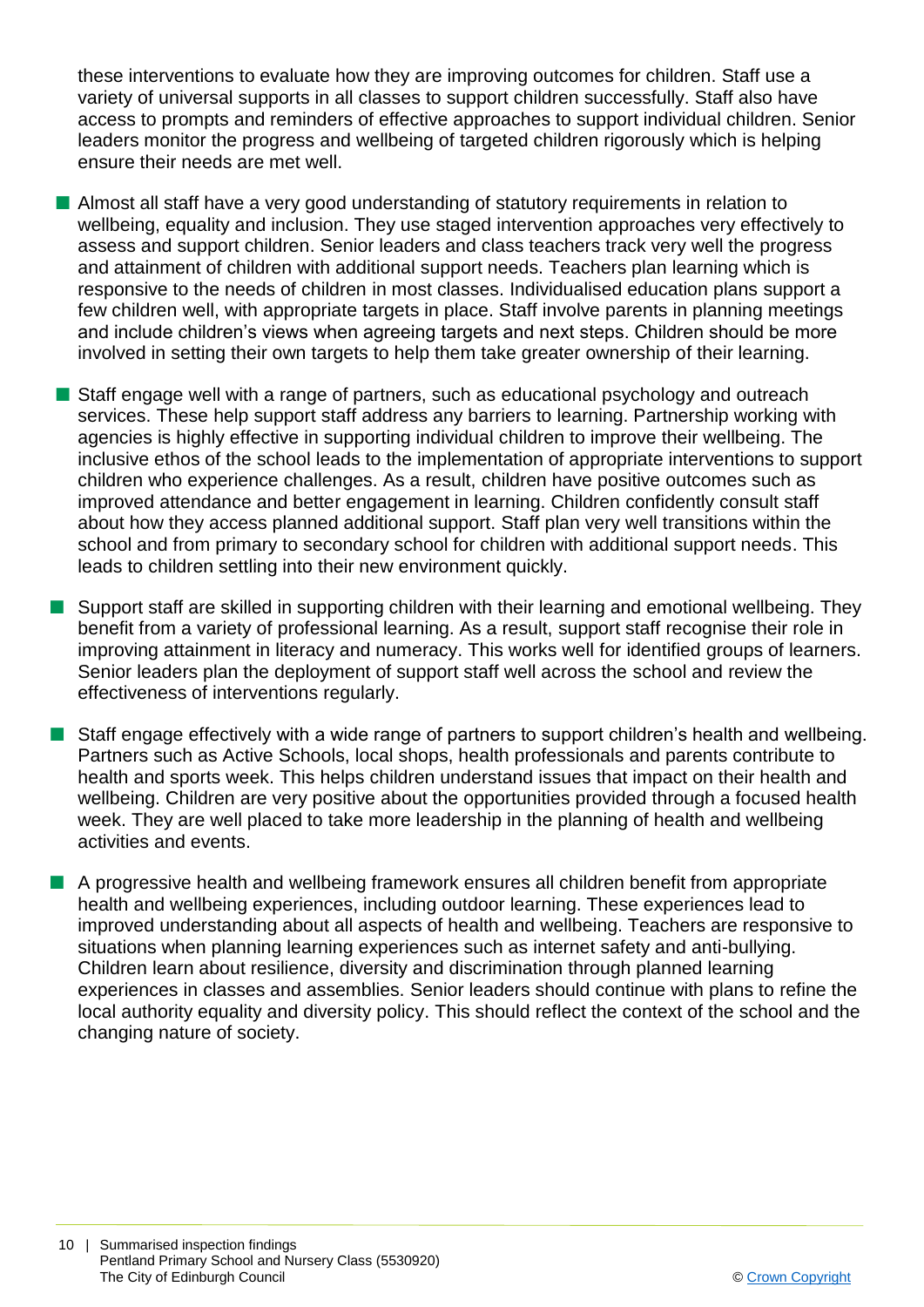| 3.2 Raising attainment and achievement                                                                                                                                                                                                                                                                                                                                                                                  | very good |
|-------------------------------------------------------------------------------------------------------------------------------------------------------------------------------------------------------------------------------------------------------------------------------------------------------------------------------------------------------------------------------------------------------------------------|-----------|
| This indicator focuses on the school's success in achieving the best possible outcomes for all<br>learners. Success is measured in attainment across all areas of the curriculum and through<br>the school's ability to demonstrate learners' achievements in relation to skills and attributes.<br>Continuous improvement or sustained high standards over time is a key feature of this<br>indicator. The themes are: |           |

- $\blacksquare$  attainment in literacy and numeracy
- $\blacksquare$  attainment over time
- $\blacksquare$  overall quality of learners' achievement
- $\blacksquare$  equity for all learners

#### **Attainment in literacy and numeracy**

- Overall, the data presented by senior leaders indicates that almost all children achieved appropriate CfE levels in literacy and numeracy at early, first and second levels in 2018/19. Most children are on track to achieve expected levels in literacy and numeracy in the current session. A few are on track to exceed expected levels. The percentage of children who attain expected CfE levels is consistently higher than children with similar characteristics across Scotland.
- Staff support most children across the school who face barriers to their learning well to attain expected CfE levels across literacy. The majority of those children attain expected CfE levels in numeracy.

#### **Literacy**

■ Overall most children this session are making good progress in English language and literacy.

#### **Listening and talking**

**n** Almost all children listen well to instructions and respond appropriately in a variety of contexts. They are confident in talking to peers and adults. At early level, most children listen to and follow their teachers' instructions. At first level, almost all children listen well, take turns and respond appropriately to each other. They make good use of non-verbal techniques, such as eye contact and body language. Almost all children at second level communicate clearly. They speak confidently and can build on the responses of others.

#### **Reading**

**n** Almost all children across the school speak with enthusiasm about reading. At early level, most children are developing their knowledge of sounds and letters. They talk about the kinds of books they like to read and understand what an author is. At first level, almost all children discuss their favourite authors and books. Most children read with confidence. Children would benefit from reading more novels. At second level, almost all children understand and use reading strategies, such as skimming, scanning, and summarising. They recognise and use aspects of figurative language, for example, metaphor, simile and imagery in reading and writing tasks. Children at all levels would benefit from further opportunities to develop their experience, knowledge and understanding of different types of poetry.

#### **Writing**

■ At early level, most children attempt to spell simple words using their knowledge of sounds and letters. They use capital letters and full stops. At first level most children experience different types of writing. Children demonstrate their understanding of vocabulary, conjunctions and punctuation to support their writing. They are developing their use of paragraphs. Children at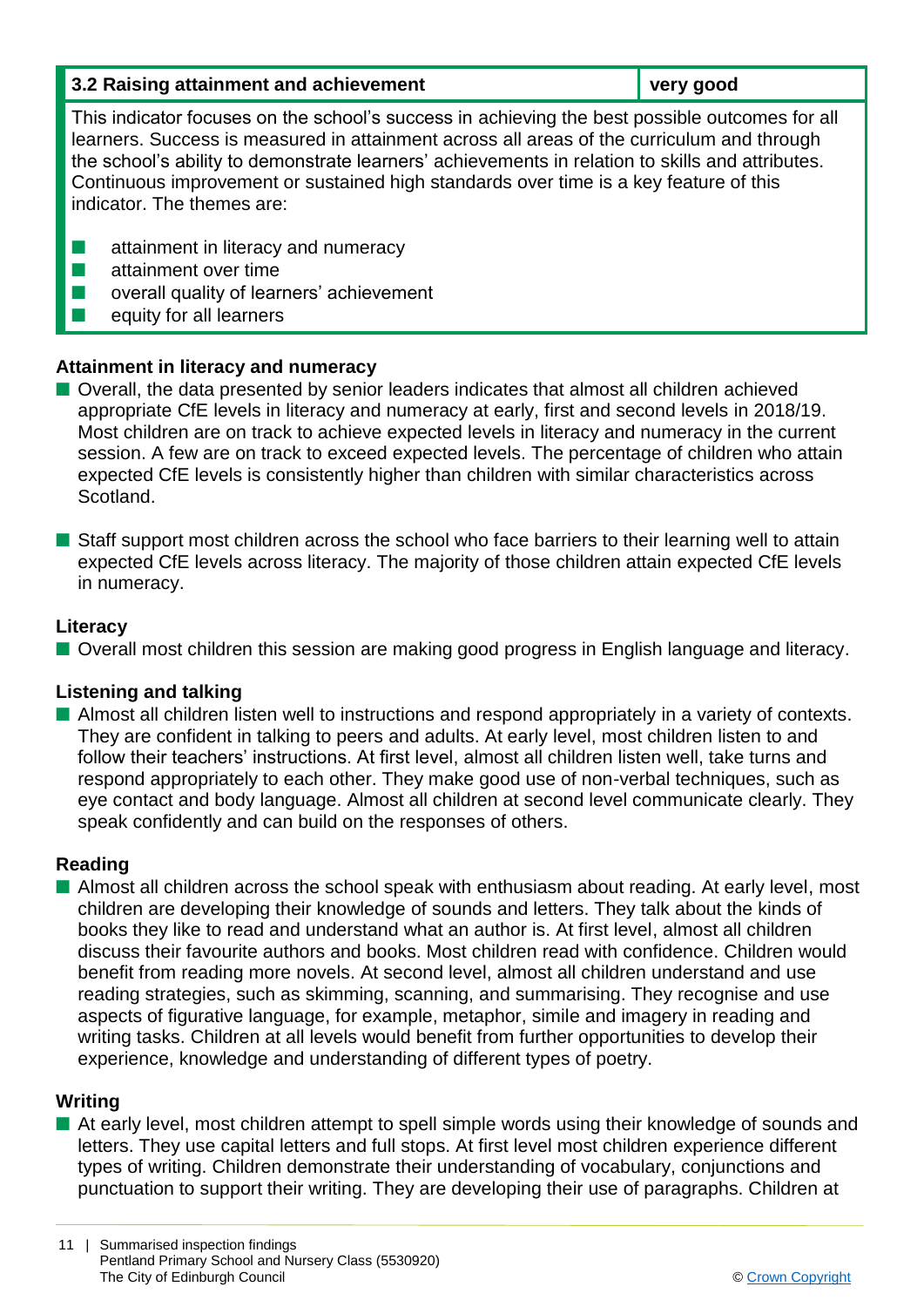first level would benefit from further work on applying phonics and spelling strategies to writing familiar and unfamiliar words. At second level, most children have developed skills in different types of writing, including persuasive and imaginative, and discuss the key features of these. They apply knowledge of spelling strategies to spell most words correctly.

#### **Numeracy**

 $\blacksquare$  Most children make good progress in numeracy and mathematics.

#### **Number, money and measure**

■ Almost all children have a good understanding of number and number processes. At early level, most children identify the number before and after and find missing numbers in a sequence to 20. They add and subtract within 10 using concrete materials. Almost all children are developing their understanding of time using both digital and analogue clocks. At first level most children round whole numbers to the nearest 10 and 100. They identify correctly the value of each digit in a whole number with three digits. They require practice in finding solutions to contextual problems that require two or more calculations. At second level, almost all children use common units of measure. They have a good understanding of the benefits and risks of using bankcards and digital technologies. Most children confidently explain the strategies they use to solve problems involving whole numbers, fractions, decimals and percentages.

#### **Shape, position and movement**

**n** At early level, almost all children are developing their understanding of two-dimensional shapes. They describe some of the properties of these shapes. They correctly use positional language, including front, back, above and below. Most children at first level confidently identify two-dimensional shapes and most three-dimensional objects. They use their mathematical vocabulary to identify the side, face, edge and vertex of shapes and objects. At second level, almost all children discuss the properties of a range of angles and correctly name the properties of a circle such as a radius, diameter and circumference.

#### **Information handling**

 $\blacksquare$  At early level, most children apply their number skills to answer simple questions, based on data displayed pictorially. Almost all children at first level create and interpret simple bar charts and tables. They talk about chance and uncertainty, describing how likely or unlikely an event maybe. At second level, most children analyse, interpret and draw conclusions from a variety of data. Teachers should increase the use of digital technologies to allow children to collect, organise and display data gathered for real life purposes.

#### **Attainment over time**

■ All staff are aware of their role in raising attainment for all children. There is strong focus on children being ready to learn with a range of universal strategies evident. The percentage of children who attain at an appropriate CfE level in numeracy has improved over the last three years to 18/19. In literacy, over the same period, the percentage of children attaining appropriate CfE levels at P4 in reading, listening and talking and at P7 in writing has also improved. A few children consistently attain higher than expected levels. Senior leaders, thorough interrogation of the data available to them, identified that children's attainment in writing at first level required improvement. As a result, they introduced more targeted supports for a few children. Across the school, an increased focus on nurturing approaches and on pupil engagement is leading to improvements in children's readiness to learn. These approaches also contribute to improvements in most learning environments.

#### **Overall quality of learners' achievement**

■ Children's leadership and communication skills are developing well. In the upper primary, all children choose a leadership group to which they contribute. In the earlier stages, all children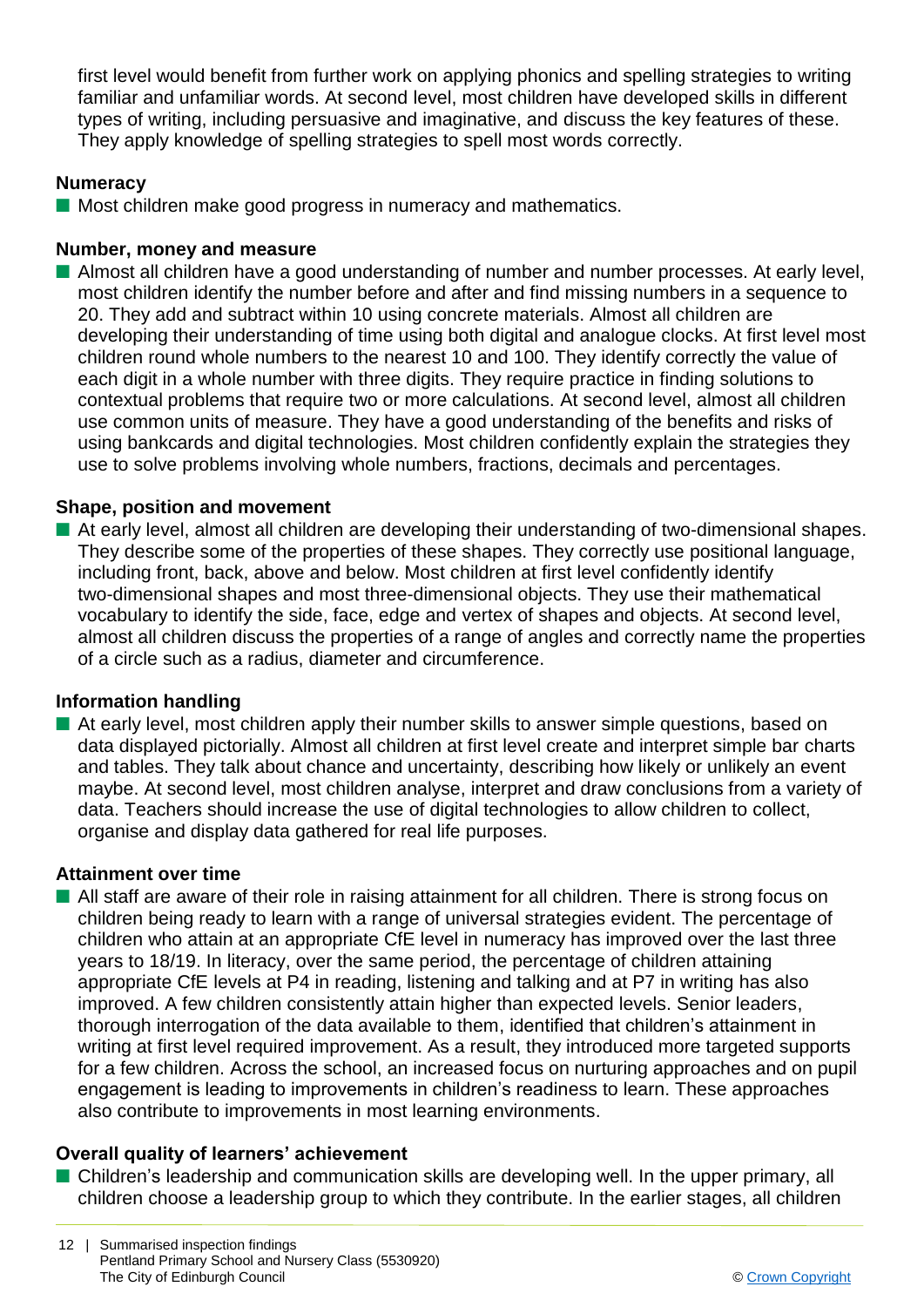work within their class on a sustainability theme. These opportunities support children to value the views of others, develop listening skills, and improve how they relate to each other. Within community groups, children make decisions that influence positive improvements to the school environment. For example, children identified a lack of resources to play with during break times. They worked in partnership with support staff to design resource boxes that promote positive play.

- $\blacksquare$  In most lessons, children are aware of and recall skills they are developing through their learning. This includes connecting activities and lessons to skills for learning, skills for life and skills for work. All children in P7 work toward an accredited youth award. This recognises their wider achievement in physical activity, contribution to the community and completion of challenges. Senior leaders should continue as planned, to support children's progression in developing the four capacities across the curriculum and through real life contexts.
- **n** Staff track children's participation in activities, groups and the wide range of clubs well. They consult children about which clubs are offered. This has led to almost all children participating in these opportunities. Older children gain valuable leadership skills through roles such as buddies, prefects and Junior Road Safety Officers. Staff and children recognise and celebrate successes from both in and out of the school for all children. All children in P7 contribute to designing and delivering school events and activities. They talk confidently about the purpose of these events and activities. As a result, children use communication skills well. They consider and agree what actions to take to ensure successful planning and informed decisions. Teachers should support children to identify the skills they are developing through these roles, including those for learning, life and work. As planned, staff should continue to develop opportunities for leadership throughout the school.

#### **Equity for all learners**

- Senior leaders have very effective systems in place to promote equity across the school for all learners. All staff have a very good understanding of the contexts in which children live. Staff, supported by parents and community groups provide all children with access to a healthy daily snack, a clean uniform swap and appropriate supports required to attend school. As a result, a few children have improved their attendance at school. Staff's introduction of 'a supported pick up,' enables children to arrive on time, attend the breakfast club and be 'ready to learn'.
- Senior leaders, supported by staff and parents, have well developed approaches to reducing the 'cost of the school day'. This allows all children access to additional valuable learning experiences within and outwith the school day.
- Pupil Equity Funding (PEF) enhances staffing and supports effective professional learning for staff. This is resulting in improvements in approaches to reducing anxiety in children and developing positive relationships across the school. Support staff offer target support for identified children. This includes after school tutoring, in class learning experiences and additional support with literacy and numeracy. Staff have successfully improved attainment in literacy for most of the targeted children and in numeracy for the majority of the targeted children.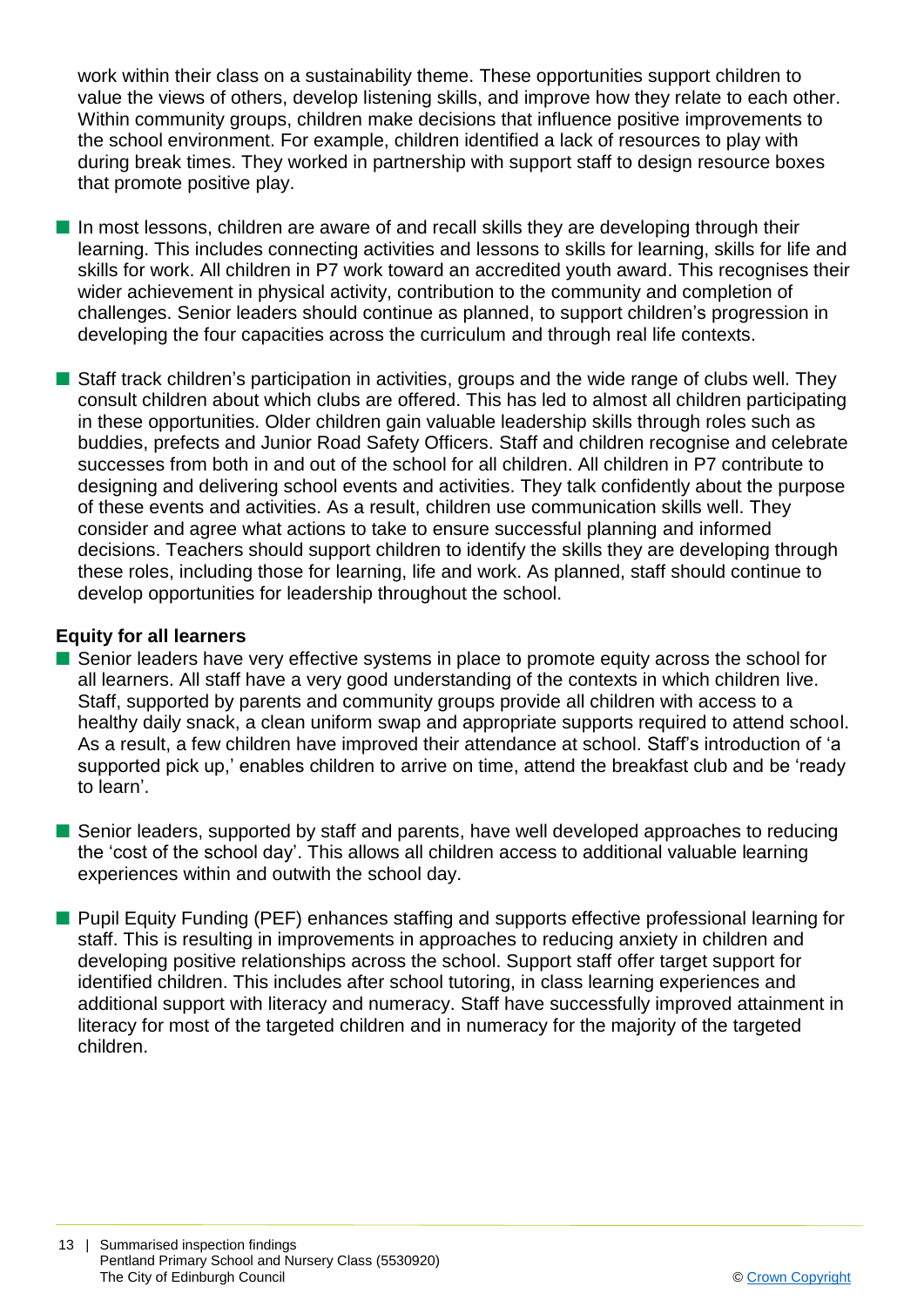#### **School Empowerment**

#### Pupil participation

- **n** Staff are beginning to promote pupil involvement in leadership opportunities through the four arenas of participation. Older children have actively contributed to school improvement. All children have opportunities to influence decision-making. Staff plan to involve fully all children in leadership roles. They also plan to improve children's understanding of the skills they are developing as a result taking part in these opportunities.
- Children are at an early stage of contributing to improvements in learning and teaching. Staff plan to extend this further and to support children to use a more structured approach to evaluation. Teachers enable children to influence the context of their learning in, for example topic work. This increases opportunities for personalisation and choice, and encourages children to be more engaged in their learning.
- **n** Senior leaders have developed a wide range of opportunities for children to experience personal and wider achievement within and beyond the school day. These are valued and celebrated. Staff are enthusiastic about their plans to build on community links to encourage inter-generational learning and to promote wider achievement within this context.